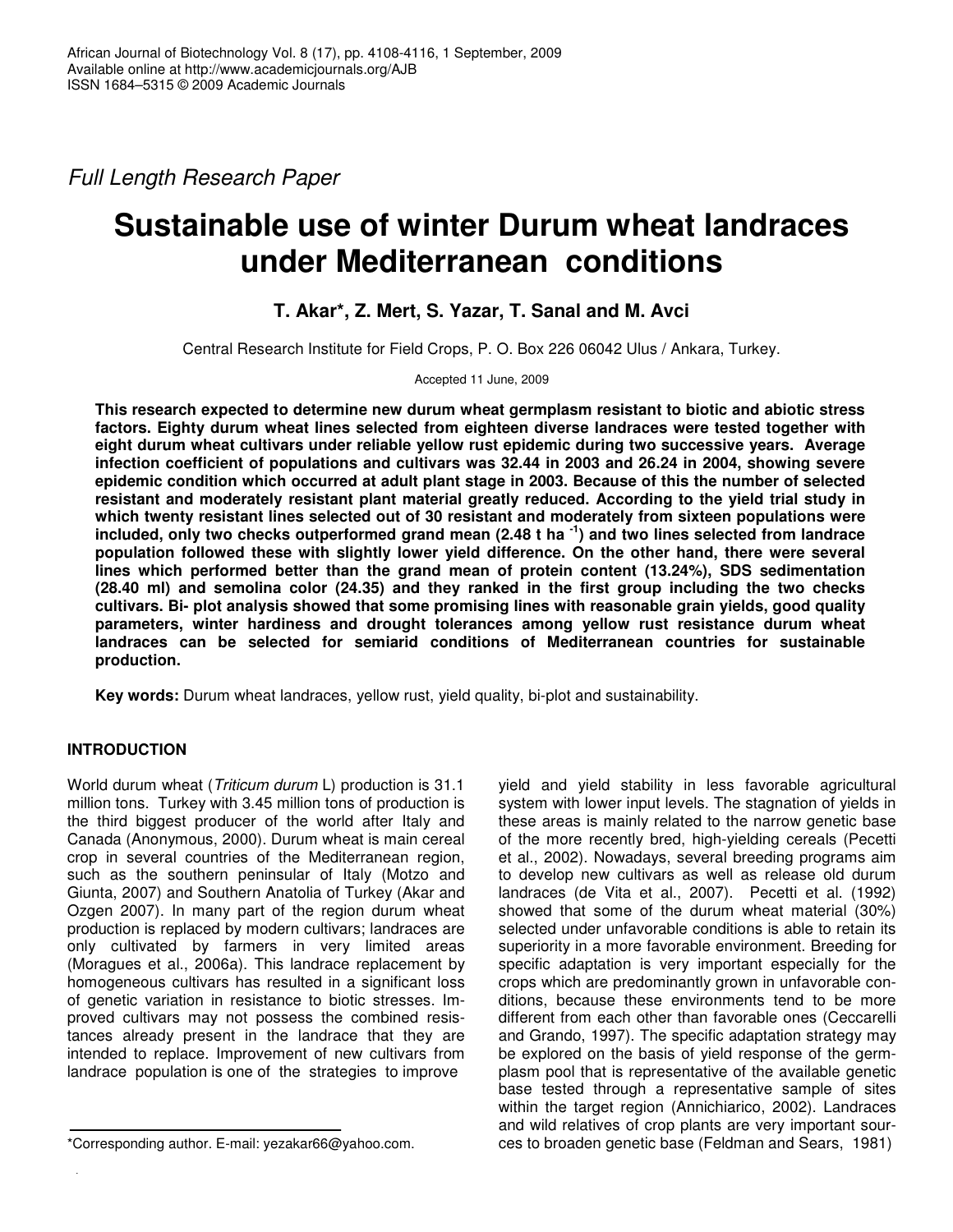and every trait of these should be characterized (Murphy and Withcomebe 1981).

A lot of studies conducted by Gökgöl (1939), Zhukovsky et al, (1951), Kün (1988) Damania et al (1996; 1997) and Zencirci and Kün (1996) revealed that there has been great amount of variation in terms of agronomic and grain quality traits and disease resistance particularly for yellow rust (Akar and Özgen, 2007) in Turkish durum wheat landraces. Besides drought tolerance and winter hardiness, yellow rust (*Puccinia striiformis* f. sp. tritici) is one of the important constraints for bread and durum wheat production under drylands of Turkey. Consequently, Turkey has witnessed severe yellow rust epidemics on bread wheat cultivars in Central Anatolia and Cukurova regions in 1991 and 1995 (Braun and Saari 1992; Dusunceli et al, 1996). Apart from these, yellow rust epidemic has not been reported on durum wheat cultivars so far, but reaction of grown durum wheat cultivars has been changing from moderately susceptible to susceptible and few germplasm have been determined as resistant and moderately resistant to yellow rust among breeding material on dry lands of Turkey (Cetin et al., 1998). This means that yellow rust epidemic will remain as a threat for the durum wheat production of the country.

Main aims of this study were to screen some durum wheat landraces in order to determine lines resistant to abiotic and biotic stress factors and then to test yield potential and some quality parameters of these germplasm to be used in sustainable durum wheat production under dry-land conditions.

#### **MATERIALS AND METHODS**

#### **Plant material**

Eight durum wheat cultivars and eighteen very diverse landrace population were sampled from Turkish part of Fertile Crescent (Southern Anatolia), Central Anatolia and Transitional Zones and Black Sea Region. They were winter planted in to 3 m² plots without replications in Haymana Research Station in 2002. Haymana is the main research center of Central Research Institute for Field Crops (CRIFC) and represents Turkish Highlands very well in which temperature sometimes drops -20°C without snow in winter period and at the same season generally drought period occurs in heading time in spring period. Long term average rainfall is around 300-350 mm and its distribution is quite erratic. So for that reason winter hardy and drought tolerant germplasm is naturally selected in the location. In the first year of the experiment two landrace populations were completely discarded due to lack of enough winter hardiness when compared to the common checks. Totally eighty single spikes were selected from each of the sixteen diverse populations considering high winter hardiness and drought tolerance and good agro morphologic characteristics.

#### **Yellow rust tests**

In order to find out resistant and moderately resistant yellow rust lines, eighty lines selected from 16 durum wheat landraces and 8 check cultivars were tested at field conditions during 2003 and 2004 seasons under mist irrigated conditions. Each line/cultivar was so

sown in two rows with 1 m length in mid of October. Two susceptible check cultivars namely, Michigan Amber and Little Club were also sown after every tenth line/cultivar and surrounded area of the experiment to increase epidemics of yellow rust. Yellow rust races with Yr2, Yr6, Yr7 and Yr9 virulence genes used in the trials were collected in early summer of 2003 and 2004 seasons, and stored at -196ºC in liquid nitrogen tank. Fresh leaves multiplied under greenhouse conditions were transferred in to the fields in every spring for inoculation. Susceptible cultivars in the experimental fields and on the border rows were also inoculated by injection (Çetin et al., 1998). Modified Cobb scale was used to quantify the rust performance of lines and cultivars (Stubbs et al., 1986). According to the scale, a nomenclature was employed to determine reaction types as follows; R for resistant (necrotic areas with or without tiny pustules), MR for moderately resistant (small pustules surrounded by necrotic areas), MS for moderately susceptible (pustules with medium size, no necrosis but with some chlorosis, and S for susceptible (no necrosis or chlorosis but with large pustules). In addition to this, disease severity was also determined as percentage of the flag leaf area which is infected by yellow rust. Finally, each of these parameters (R, MR, MRMS MS, S) were multiplied by 0.2, 0.4, 0.6, 0.8 and 1 respectively to find infection coefficient for each lines to make some basic statistic analyses (Cetin et al., 1998).

#### **Yield trial and grain quality tests**

In the second stage of the experiment, one year yield trial consisting of 20 resistant or moderately resistant lines selected from these eighty lines and five cultivars assigned in Randomized Complete Block Design with four replications was conducted in 2005. Priority was given to modern cultivars when determining the check cultivars except one old cultivar directly selected from Turkish landraces, Kunduru 1149. Before harvest, plant height (cm), winter hardiness (0-5) and drought tolerance (0-5) were observed (Tahir et al., 1993). For winter hardiness; 0 means no winterkill observed in the plots immediately after winter season while 5 means all plot killed by severe winter damage. For drought tolerance; 0 means no drought stress prone area determined in the plot just before harvest while 5 means almost all plots empty and severely affected by drought. After harvesting, enough amounts of seeds from each line was sub to quality testing for three important selection parameters such as protein content (Anonymous, 2002), SDS sedimentation (Anonymous, 2001) and semolina color (Anonymous, 2002) in the laboratory. Statistical analysis of the data related to disease, yield and quality parameters were performed by using MSTAT-C software program. Finally, the averages of all the parameters were biplotted by using MINITAB in order to see the groupings of the plant material and the relationships among the parameters.

#### **RESULTS AND DISCUSSION**

The experimental site, Haymana location, and Central Anatolia are characterized by Mediterranean type of climate with severe cold in winters and drought in summer seasons. During the last decade and especially in 2004/05 season yield trial, the amount of rainfall in the fall have dramatically decreased, however maximum temperature increased. In addition to these, minimum temperature sometimes dropped to -18 $^{\circ}$ C (data not shown) in January and February without snow which was very close to long-term extreme minimum temperature (-20°C) (Table 1).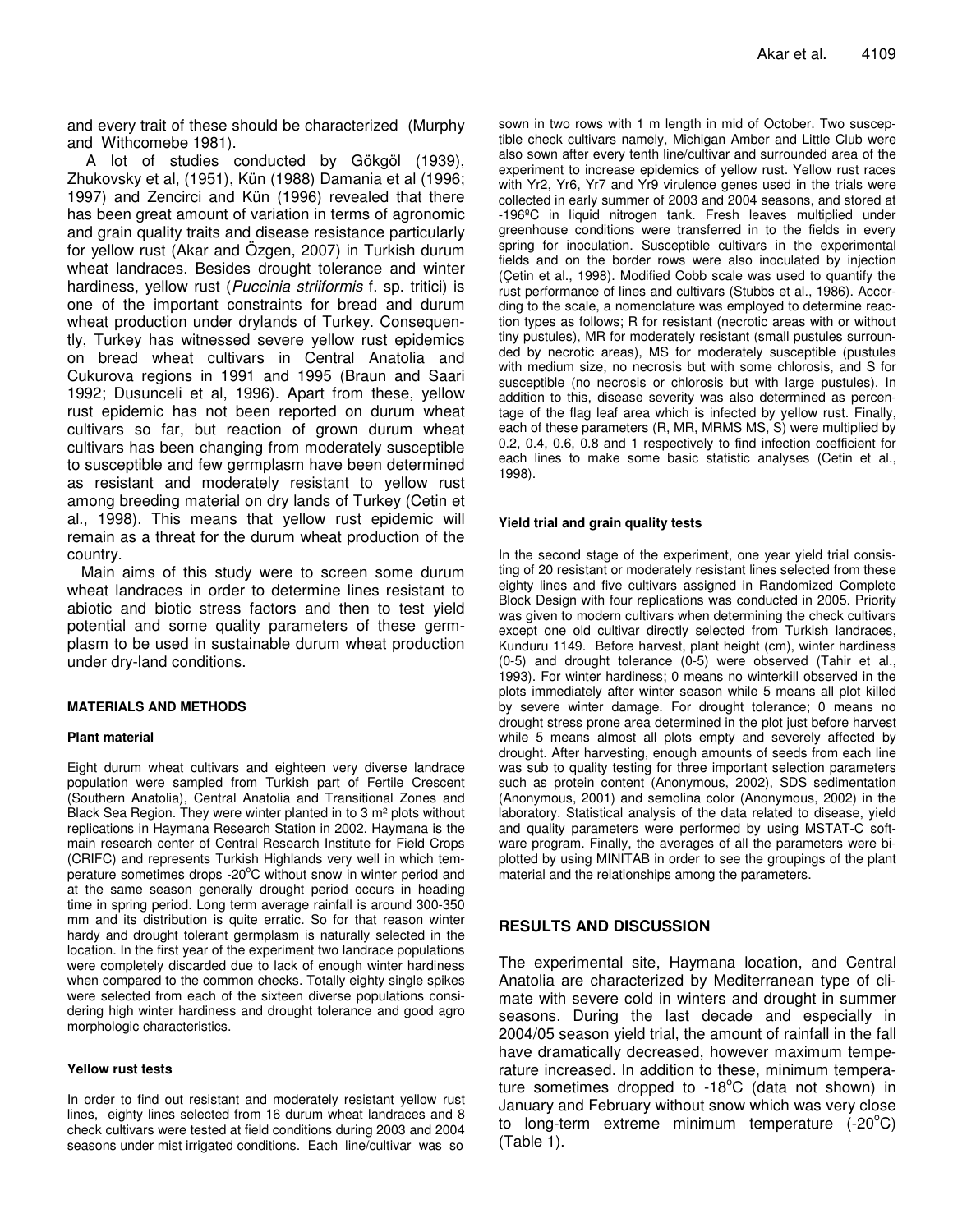|                                       | <b>Month</b> |      |            |            |         |         |        |        |      |      |      |
|---------------------------------------|--------------|------|------------|------------|---------|---------|--------|--------|------|------|------|
| <b>Climate parameters</b>             | <b>Sep</b>   | Oct  | <b>Nov</b> | <b>Dec</b> | Jan     | Feb     | Mar    | Apr    | May  | Jun  | July |
| Rainfall 2004-05 (mm)                 | 0.0          | 2.0  | 35.0       | 8.0        | 16.0    | 35.0    | 79.0   | 84.0   | 37.0 | 39.0 | 33.0 |
| Rainfall Long Term Av.(mm)            | 17.0         | 27.0 | 30.0       | 56.0       | 49.0    | 47.0    | 45.0   | 50.0   | 56.0 | 38.0 | 11.0 |
| Avg. 2004-05 $(C)$                    | 19.0         | 14.0 | 7.0        | 2.0        | 3.0     | 1.0     | 5.0    | 11.0   | 16.0 | 19.0 | 24.0 |
| Long Term Avg. $(^{\circ}C)$          | 16.6         | 11.2 | 6.0        | 2.8        | $-1.1$  | $-0.5$  | 4.7    | 9.2    | 14.0 | 17.2 | 20.3 |
| Max. 2004-05 ( $^{\circ}$ C)          | 27.0         | 22.0 | 12.0       | 6.0        | 7.0     | 7.0     | 11.0   | 17.0   | 23.0 | 26.0 | 32.0 |
| Max Long Term Avg. .( <sup>0</sup> C) | 23.8         | 15.6 | 11.3       | 5.2        | 1.6     | 5.4     | 10.1   | 14.6   | 20.7 | 27.0 | 29.8 |
| Min. 2004-05( $^{\circ}$ C)           | 11.0         | 8.0  | 2.0        | $-4.0$     | $-8.0$  | $-7.5$  | 4.4    | 5.0    | 9.0  | 11.0 | 16.0 |
| Min Long Term Avg. (°C)               | 4.5          | 0.1  | $-4.2$     | $-8.4$     | $-12.6$ | $-10.5$ | $-8.9$ | $-2.3$ | 0.3  | 6.2  | 10.1 |

**Table 1.** Climatical conditions of the experimental site, Haymana, Ankara

**Table 2.** Yield and agronomic performance of durum wheat checks and some selected lines.

| Cultivars/<br><b>Lines</b> | Yield<br>$t$ ha <sup>-1</sup> | Plant<br>height<br>(cm) | Winter<br><b>Hardiness</b><br>$(0-5)$ | <b>Drought</b><br><b>Tolerance</b><br>$(0-5)$ |
|----------------------------|-------------------------------|-------------------------|---------------------------------------|-----------------------------------------------|
| Altın                      | 3.260                         | 82.00                   | 4.00                                  | 3.50                                          |
| Kızıltan                   | 3.093                         | 83.00                   | 4.00                                  | 3.50                                          |
| Pop 19.5                   | 2.950                         | 85.00                   | 4.30                                  | 4.00                                          |
| Pop 13.5                   | 2.747                         | 85.00                   | 4.40                                  | 4.00                                          |
| Çakmak                     | 2.637                         | 78.00                   | 3.90                                  | 3.20                                          |
| $C-1252$                   | 2.633                         | 83.00                   | 4.00                                  | 3.50                                          |
| Pop 20.5                   | 2.610                         | 85.00                   | 4.20                                  | 4.00                                          |
| Pop 15.1                   | 2.590                         | 87.00                   | 4.10                                  | 3.70                                          |
| Pop 17.4                   | 2.580                         | 88.00                   | 4.00                                  | 3.70                                          |
| Pop 13.4                   | 2.577                         | 89.00                   | 4.10                                  | 3.60                                          |
| Pop 9.2                    | 2.517                         | 90.00                   | 4.00                                  | 3.70                                          |
| Pop 22.3                   | 2.507                         | 92.00                   | 4.10                                  | 3.80                                          |
| Pop 12.4                   | 2.500                         | 90.00                   | 4.20                                  | 4.00                                          |
| Pop 13.3                   | 2.457                         | 87.00                   | 4.20                                  | 4.00                                          |
| Kunduru                    | 2.320                         | 101.0                   | 4.00                                  | 4.00                                          |
| Pop 11.5                   | 2.310                         | 100.0                   | 3.90                                  | 3.70                                          |
| Pop 18.3                   | 2.297                         | 103.0                   | 3.90                                  | 3.70                                          |
| Pop 21.4                   | 2.297                         | 100.0                   | 3.80                                  | 3.70                                          |
| Pop 22.2                   | 2.270                         | 93.00                   | 3.90                                  | 3.60                                          |
| Pop 14.5                   | 2.243                         | 99.00                   | 3.90                                  | 3.80                                          |
| Pop 22.1                   | 2.237                         | 94.00                   | 3.80                                  | 3.50                                          |
| Pop 17.5                   | 2.203                         | 90.00                   | 3.90                                  | 3.00                                          |
| Pop 16.5                   | 2.173                         | 110.0                   | 3.80                                  | 3.00                                          |
| Pop 21.5                   | 2.113                         | 112.0                   | 4.80                                  | 3.00                                          |
| Pop 18.2                   | 1.920                         | 120.0                   | 3.2                                   | 3.00                                          |
| <b>Grand Mean</b>          | 2.482                         | 93.04                   | 3.98                                  | 3.61                                          |
| L.S.D.(%5)                 | 0.642                         | 0.72                    | 0.31                                  | 0.47                                          |

These unfavorable conditions restrict the pre-winter root development lead to winter damage of durum wheat genotypes. Landraces and wild relatives of the plant species in general (Feldman and Sears, 1981) durum whealandraces in particular are able to cope with these abiotic stress factors. For instance, some lines in yield trial such as pop 19-5 and 13-5 selected from landrace populations showed normal plant height, better winter hardiness and drought tolerance (Table 2). Additionally, yield performances of these lines were significantly higher than old cultivar Kunduru and slightly lower than commonly cultivated cultivar, Kızıltan (Table 2).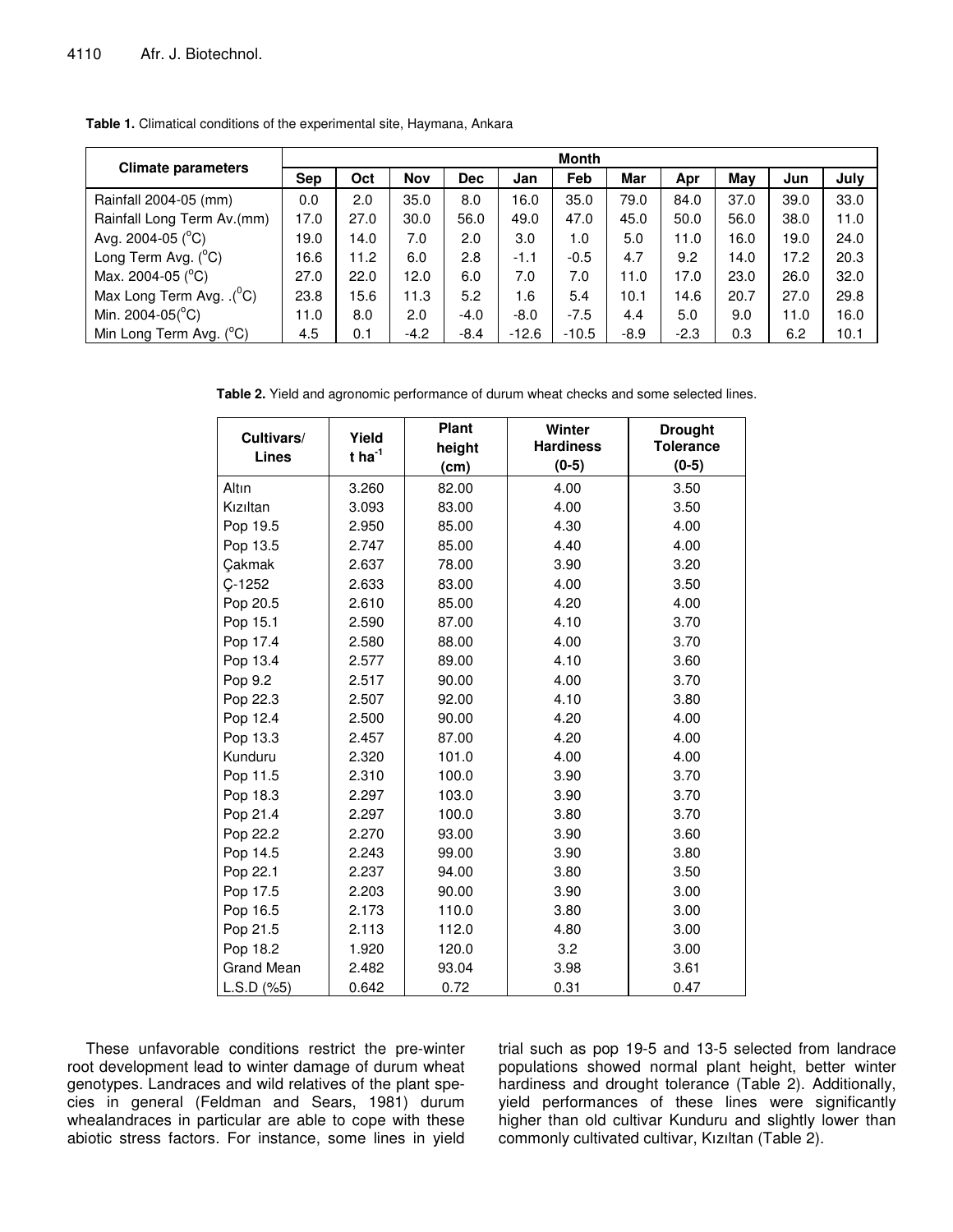| Name of Cultivars/ | 2003              |             | 2004              |                    |  |  |
|--------------------|-------------------|-------------|-------------------|--------------------|--|--|
| Population         | Severity and type | Infection   | Severity and      | <b>Infection</b>   |  |  |
|                    | of infection      | coefficient | type of infection | <b>Coefficient</b> |  |  |
| 1-Gokgol (ch)      | 70 S              | 70          | 40 S              | 40                 |  |  |
| 2-Cakmak (ch)      | 60 S              | 60          | 35 S              | 35                 |  |  |
| 3-Kunduru (ch)     | 50 S              | 50          | 40 S              | 40                 |  |  |
| 4-Altıntas (ch)    | 10 MS             | 8           | 5 MR              | $\overline{2}$     |  |  |
| 5-C-1252 (ch)      | 60 S              | 60          | 40 S              | 40                 |  |  |
| 6-Tunca (ch)       | 40 MS             | 32          | 20 MS             | 16                 |  |  |
| 7-Kızıltan (ch)    | 40 MS             | 32          | 30 MS             | 24                 |  |  |
| 8-Altin (ch)       | 20 MS-S           | 18          | 10 MS-S           | 9                  |  |  |
| 9.1 Adıyaman       | 30 S              | 30          | 10 S              | 10                 |  |  |
| 9.2 Adıyaman       | 10 MR-MS          | 6           | 5 MR-MS           | 3                  |  |  |
| 9.3 Adıyaman       | 30 MS             | 24          | <b>10 MS</b>      | 8                  |  |  |
| 9.4 Adıyaman       | 40 S              | 40          | 30 S              | 30                 |  |  |
| 9.5 Adıyaman       | 70 S              | 70          | 40 S              | 40                 |  |  |
| 10.1 Şanlıurfa     | 60 MS-S           | 54          | <b>20 MS</b>      | 16                 |  |  |
| 10.2 Şanlıurfa     | 40 S              | 40          | 40 MS             | 32                 |  |  |
| 10.3 Şanlıurfa     | 40 MS-S           | 36          | 40 MS             | 32                 |  |  |
| 10.4 Şanlıurfa     | 30 MS-S           | 27          | 20 MS             | 16                 |  |  |
| 10.5 Şanlıurfa     | <b>20 MS</b>      | 16          | 10 MR-MS          | 6                  |  |  |
| 11.1 Şanlıurfa     | 60 S              | 60          | 30 S              | 30                 |  |  |
| 11.2 Şanlıurfa     | 20 MS-S           | 18          | 20 MS-S           | 18                 |  |  |
| 11.3 Şanlıurfa     | 30 S              | 30          | 20 S              | 20                 |  |  |
| 11.4 Şanlıurfa     | 60 S              | 60          | 40 S              | 40                 |  |  |
| 11.5 Şanlıurfa     | 10 MS-S           | 9           | 10 MR-MS          | 6                  |  |  |
| 12.1 Kastamonu     | 30 S              | 30          | 10S               | 10                 |  |  |
| 12.2 Kastamonu     | 60 S              | 60          | 30 S              | 30                 |  |  |
| 12.3 Kastamonu     | 10S               | 10          | 5 MR-MS           | 3                  |  |  |
| 12.4 Kastamonu     | 5S                | 5           | 5 MR-MS           | 3                  |  |  |
| 12.5 Kastamonu     | 10 MS-S           | 9           | 5 MS              | 4                  |  |  |
| 13.1 Çankırı       | 20 MR             | 8           | 10 MR             | 4                  |  |  |
| 13.2 Çankırı       | 30 S              | 30          | 10S               | 10                 |  |  |
| 13.3 Çankırı       | 20 MR-MS          | 12          | 5 MR              | $\overline{c}$     |  |  |
| 13.4 Çankırı       | 20 MR-MS          | 12          | 10 MR             | $\overline{4}$     |  |  |
| 13.5 Çankırı       | 5 MR-MS           | 3           | 10 MR             | 4                  |  |  |
| 14.1 Kastamonu     | 50 MS-S           | 45          | 40 S              | 40                 |  |  |
| 14.2 Kastamonu     | 60 MS-S           | 60          | 40 S              | 40                 |  |  |
| 14.3 Kastamonu     | 30 MS-S           | 27          | 20 S              | 20                 |  |  |
| 14.4 Kastamonu     | 40 S              | 40          | 30 S              | 30                 |  |  |
| 14.5 Kastamonu     | 10 MS-S           | 9           | 5S                | 5                  |  |  |
| 15.1 Tokat         | 10 MS-S           | 9           | 10 MR-MS          | 6                  |  |  |
| 15.2 Tokat         | 40 MS-S           | 36          | 20 S              | 20                 |  |  |
| 15.3 Tokat         | 20 S              | 20          | 10S               | 10                 |  |  |
| 15.4 Tokat         | 50 S              | 50          | 30 S              | 30                 |  |  |
| 15.5 Tokat         | 40 S              | 40          | 20 S              | 20                 |  |  |
| 16.1 Çankırı       | 10S               | 10          | 5 MR-MS           | 3                  |  |  |
| 16.2 Çankırı       | 30 S              | 30          | 20 S              | 20                 |  |  |
| 16.3 Çankırı       | 40 MS-S           | 36          | 40 S              | 40                 |  |  |
| 16.4 Çankırı       | 20 MS-S           | 18          | 10S               | 10                 |  |  |
| 16.5 Çankırı       | 50 MS-S           | 45          | 40 S              | 40                 |  |  |
| 17.1 Tokat         | 70 S              | 70          | 50 S              | 50                 |  |  |

**Table 3.** Adult plant yellow rust reactions of cultivars/Turkish durum wheat landraces.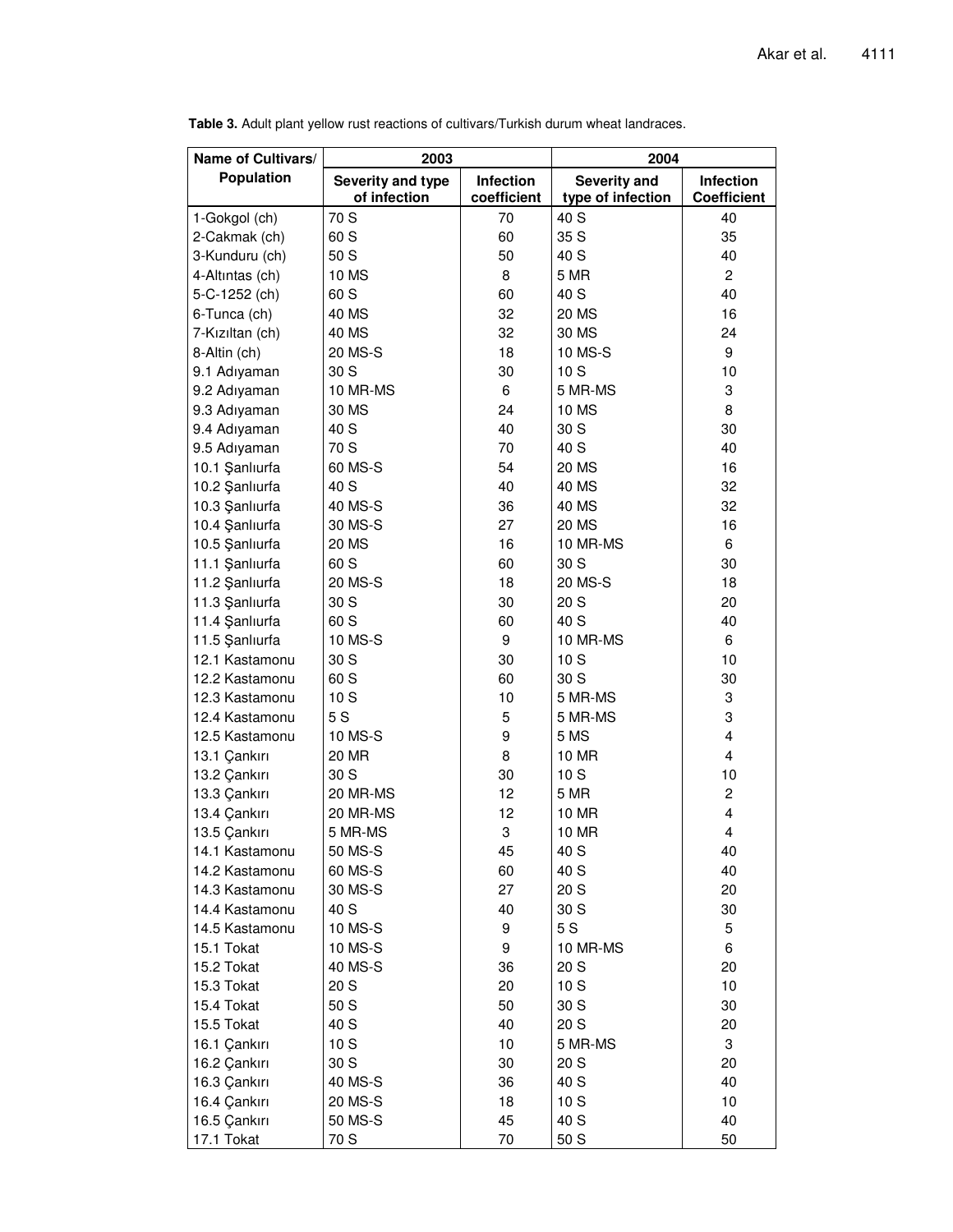#### **Table 3. contd.**

| 17.2 Tokat   | 40 S    | 40             | 20 MS    | 16             |
|--------------|---------|----------------|----------|----------------|
| 17.3 Tokat   | 70 S    | 70             | 40 S     | 40             |
| 17.4 Tokat   | 10 MS   | 8              | 10 MR-MS | 12             |
| 17.5 Tokat   | 5 MS    | 4              | 5 MR-MS  | 3              |
| 18.1 Çorum   | 40 MS   | 32             | 20 MS-S  | 18             |
| 18.2 Çorum   | 20 MS   | 16             | 10 MS-S  | 9              |
| 18.3 Çorum   | 5 MS    | $\overline{4}$ | 5 MS-S   | 4.5            |
| 18.4 Çorum   | 10 MS-S | 9              | 10S      | 10             |
| 18.5 Çorum   | 50 MS-S | 45             | 20 S     | 20             |
| 19.1 Çankırı | 30 S    | 30             | 10 MR-MS | 6              |
| 19.2 Çankırı | 40 S    | 40             | 10 MS    | 8              |
| 19.3 Çankırı | 20 MS-S | 18             | 10 MS-S  | 9              |
| 19.4 Çankırı | 30 MS   | 24             | 20 MS-S  | 18             |
| 19.5 Çankırı | 10 MS   | 8              | 5 MR-MS  | 3              |
| 20.1 Çankırı | 20 S    | 20             | 20 S     | 20             |
| 20.2 Çankırı | 30 MS-S | 27             | 20 MS-S  | 18             |
| 20.3 Çankırı | 20 MS-S | 18             | 10 MS    | 8              |
| 20.4 Çankırı | 30 MS   | 24             | 20 S     | 20             |
| 20.5 Çankırı | 10 MS   | 8              | 5 MS     | 4              |
| 21.1 Çorum   | 40 S    | 40             | 20 S     | 20             |
| 21.2 Çorum   | 40 S    | 40             | 20 MS    | 18             |
| 21.3 Çorum   | 30 S    | 30             | 10 MS-S  | 9              |
| 21.4 Çorum   | 5S      | 5              | 5 MR-MS  | 3              |
| 21.5 Çorum   | 5 MS    | 4              | 5 MS     | 4              |
| 22.1 Çorum   | 5 MS    | 4              | 10 MR-MS | 6              |
| 22.2 Çorum   | 10 MS-S | 9              | 10 MR-MS | 6              |
| 22.3 Çorum   | 5 MR    | $\overline{c}$ | 5 MR     | $\overline{c}$ |
| 22.4 Çorum   | 30 MS-S | 27             | 20 MS    | 16             |
| 22.5 Çorum   | 20 MS   | 16             | 10 MR-MS | 6              |
| 23.1 Sinop   | 60 S    | 60             | 20 S     | 20             |
| 23.2 Sinop   | 70 S    | 70             | 30 S     | 30             |
| 23.3 Sinop   | 60 S    | 60             | 20 S     | 20             |
| 23.4 Sinop   | 50 S    | 50             | 10 MS-S  | 9              |
| 23.5 Sinop   | 70 S    | 70             | 20 MS-S  | 18             |
| 24.1 Sinop   | 60 S    | 60             | 20 S     | 20             |
| 24.2 Sinop   | 70 S    | 70             | 30 S     | 30             |
| 24.3 Sinop   | 50 S    | 50             | 20 S     | 20             |
| 24.4 Sinop   | 30 S    | 30             | 5 MS     | $\overline{4}$ |
| 24.5 Sinop   | 40 S    | 40             | 10S      | 10             |
| 25.1 Amasya  | 60 S    | 60             | 30 S     | 30             |
| 25.2 Amasya  | 50 S    | 50             | 20 S     | 20             |
| 25.3 Amasya  | 40 S    | 40             | 10 MS-S  | 9              |
| 25.4 Amasya  | 30 S    | 30             | 10 MS-S  | 9              |
| 25.5 Amasya  | 20 S    | 20             | 5 MR-MS  | 3              |
| 26.1 Sinop   | 50 S    | 50             | 20 MS-S  | 18             |
| 26.2 Sinop   | 70 MS-S | 63             | 40 S     | 40             |
| 26.3 Sinop   | 60 MS-S | 54             | 30 S     | 30             |
| 26.4 Sinop   | 70 MS-S | 63             | 30 S     | 30             |
| 26.5 Sinop   | 20 S    | 20             | 10 MR-MS | 6              |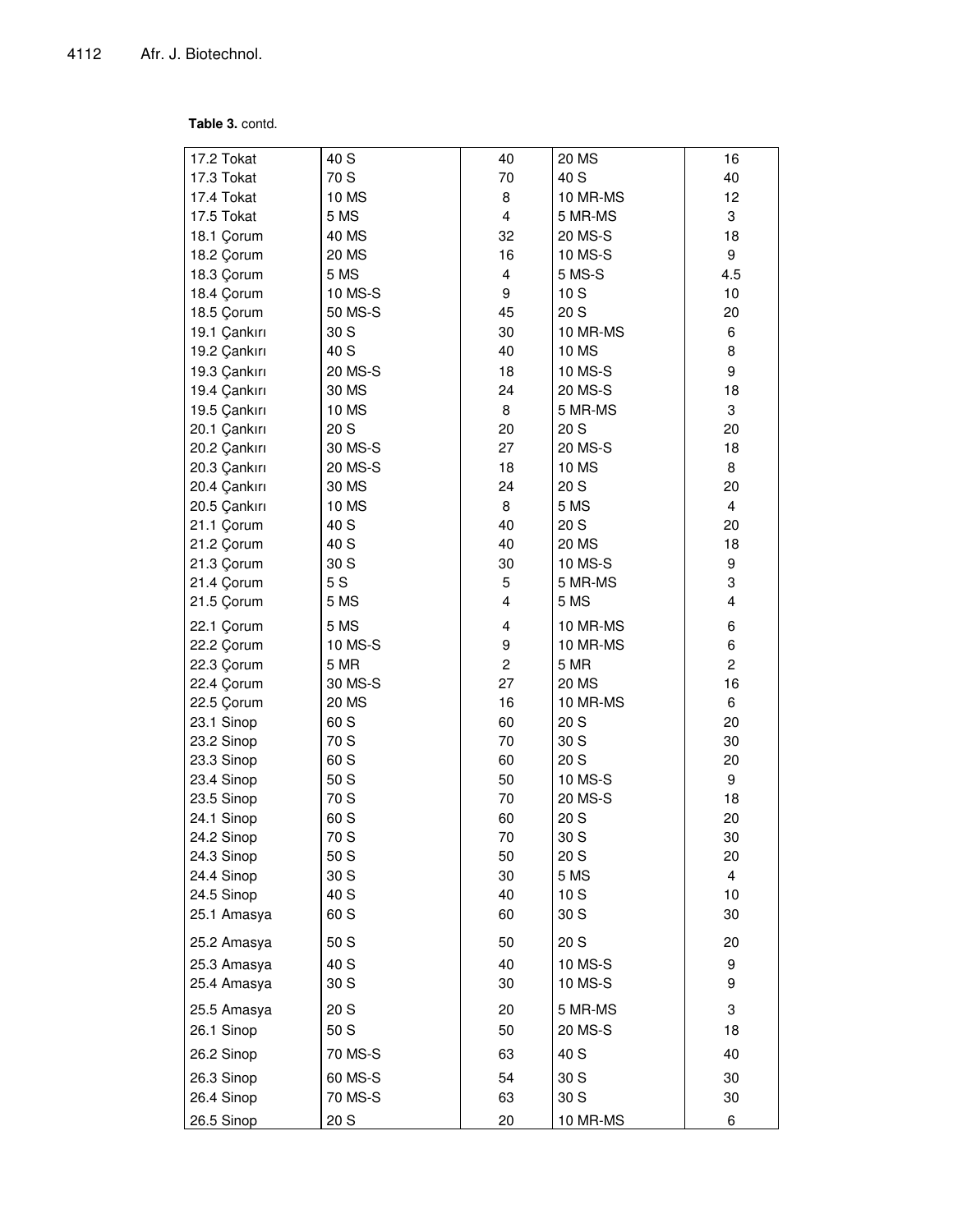|                              | 2003   |        |                       | 2004   |        |                       | <b>Elevation</b> |
|------------------------------|--------|--------|-----------------------|--------|--------|-----------------------|------------------|
| <b>Origin of Populations</b> |        | C.V.   | Number of             |        | C.V    | Number of             | (m)              |
|                              | Mean   | $(\%)$ | <b>Selected Lines</b> | Mean   | $(\%)$ | <b>Selected lines</b> |                  |
| 1. Cultivars                 | 41.25  | 6.78   |                       | 25.75  | 9.03   |                       |                  |
| 2. Adıyaman (Pop.9)          | 34.00  | 9.56   |                       | 18.2   | 14.67  | 3                     | 525              |
| 3. Sanliurfa (Pop.10)        | 34.60  | 7.29   |                       | 20.4   | 11.04  | 3                     | 550              |
| 4. Sanlıurfa (Pop.11)        | 35.40  | 9.19   | $\overline{c}$        | 22.8   | 10.52  | $\overline{c}$        | 600              |
| 5. Kastamonu (Pop.12)        | 22.80  | 14.05  | 3                     | 10     | 22.73  | 4                     | 1500             |
| 6. Çankırı (Pop.13)          | 13.00  | 16.43  | 3                     | 4.8    | 24.26  | 5                     | 700              |
| 7. Kastamonu (Pop.14)        | 36.20  | 8.11   |                       | 27     | 9.54   | $\overline{c}$        | 700              |
| 8. Tokat (Pop.15)            | 31.00  | 8.73   |                       | 17.2   | 11.95  | 4                     | 670              |
| 9. Çankırı (Pop.16)          | 27.80  | 8.99   |                       | 22.6   | 12.20  | 3                     | 670              |
| 10. Tokat (Pop.17)           | 38.40  | 9.86   | $\overline{2}$        | 24.2   | 12.32  | 3                     | 1610             |
| 11. Çorum (Pop.18)           | 21.20  | 13.00  | 3                     | 12.3   | 13.86  | 5                     | 1600             |
| 12. Çankırı (Pop.19)         | 24.00  | 9.69   |                       | 8.8    | 18.03  | 5                     | 1600             |
| 13. Çankırı (Pop.20)         | 19.40  | 9.29   | 3                     | 14     | 13.07  | 5                     | 1050             |
| 14. Corum (Pop.21)           | 23.80  | 11.95  | $\overline{c}$        | 10.8   | 17.35  | 5                     | 1125             |
| 15. Corum (Pop.22)           | 11.60  | 18.38  | 4                     | 7.2    | 21.21  | 5                     | 875              |
| 16. Sinop (Pop.23)           | 62.00  | 3.12   |                       | 19.4   | 9.42   | 4                     | 950              |
| 17. Sinop (Pop.24)           | 50.00  | 5.32   |                       | 16.8   | 12.63  | 4                     | 1100             |
| 18. Amasya (Pop.25)          | 40.00  | 6.65   |                       | 14.2   | 15.45  | 4                     | 975              |
| 19. Sinop (Pop.26)           | 50.00  | 5.63   |                       | 24.8   | 9.75   |                       | 1050             |
| Total                        | 616.45 | 182.01 | 30.00                 | 321.25 | 269.03 | 67.00                 | 17850.00         |
| Grand mean                   | 32.44  | 9.58   | 1.88                  | 16.91  | 14.16  | 3.72                  | 991.67           |

**Table 4.** General yellow rust evaluation of durum wheat cultivars and populations in two seasons together with their geographic data.

Grand mean of this trial was 2.48 t/ha. Two check cultivars (Altin and Kızıltan), with average yields of 3.260 and 3.093 t/ha, respectively, were the first and the second in grain yield ranking. They were followed by two lines selected from Pop 19 and 13 and had yield performances better than those of common checks, Cakmak, C-1252 and Kunduru (Table 2). As was mentioned by de Vita et al. (2007), this result evidently shows that high yielding lines can directly be selected from Turkish landraces by durum wheat breeders.

Yellow rust resistance has been ignored when developing new cultivars by durum wheat breeders under Mediterranean conditions (Cetin et al., 1998). Its severity and infection type of lines changed from 5 MR to 70 S in 2003 while they were 5 MR to 40 S in 2004 (Table 3).

Responses of the check cultivars to the yellow rust populations including Yr2, Yr6, Yr7 and Yr9 virulence genes were always higher than those of lines selected from landraces in the first years. They changed from 10 MS to 70 S in the first year but had almost no change in 2002 such as SMR to 40 S (Table 3).

Grand mean of infection coefficient of all plant material was 32.44 for 2003 which doubled the value for 2004. Because the infection co-efficient was very high in 2003, resistant and medium resistant lines were able to be selected based on the data of 2003 (Table 4). Totally 30 lines selected in 2003 showing relatively high resistance

indicates the effectiveness and the success of the artificial epidemics. Ineffective epidemic conditions in 2004 led to selecting some moderately susceptible lines which are going to be eliminated in successive generations. Grand mean infection coefficient of the germplasm changed between 11.60 in Çorum (Pop.22) and 62.00 in Sinop (Pop.23) during 2003 season (Table 4). Variations even in the most tolerant populations such as Pop 22 and 13 were considerably high with the values of 18.38 and 16.43%, respectively (Table 4). This situation which was also reported by Akar and Özgen (2007) clearly demonstrates great potentials in populations which can directly or indirectly contribute to develop yellow rust resistant durum wheat germplasm.

Grain quality is another important parameter for adaptation of the genotypes especially to stressful environments. There was a great amount of variation among the lines and cultivars in terms of protein content (11.1- 14.8%), SDS sedimentation (22.0-36.0 ml) and semolina color (14.0-28.0) in the landrace lines (Table 5). Nowadays, international macaroni industry in Turkey in particular requires high semolina color rate in combination with high SDS sedimentation value in order to meet demand of consumers abroad. For that reason some spring type durum wheat cultivar was imported into Turkey and they have been widely cultivated (Akar and Özgen, 2007). In order to increase and develop semolina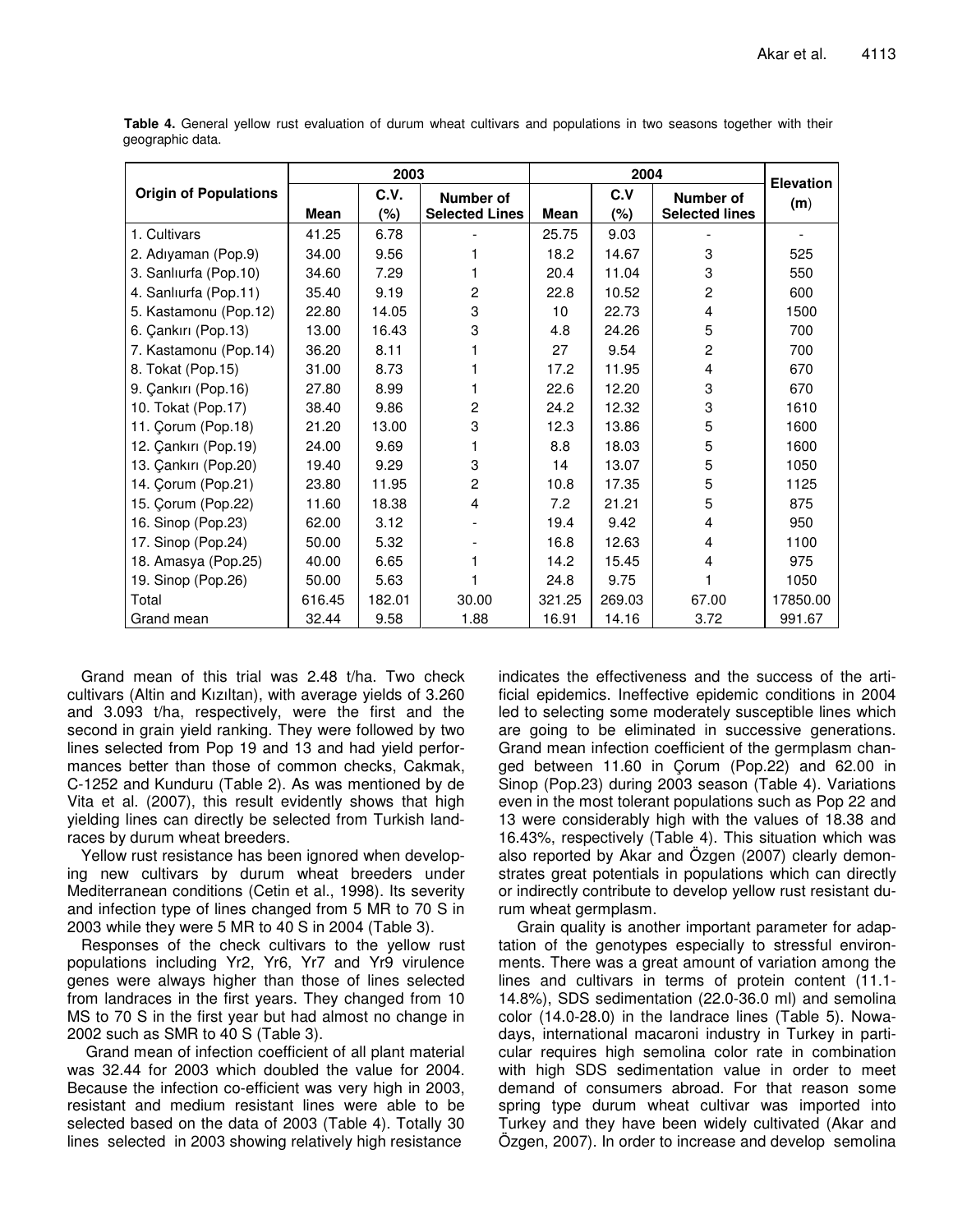| <b>Cultivars/Lines</b> | <b>Protein</b><br>content (%) | <b>SDS Sedimentation</b><br>(m <sub>l</sub> ) | <b>Semolina</b><br>color |
|------------------------|-------------------------------|-----------------------------------------------|--------------------------|
| Kunduru (ch)           | 13                            | 30                                            | 24                       |
| Cakmak (ch)            | 12.1                          | 30                                            | 14                       |
| Kızıltan (ch)          | 13.7                          | 32                                            | 24                       |
| C-1252 (ch)            | 12.6                          | 24                                            | 18                       |
| Altın(ch)              | 14.3                          | 28                                            | 26                       |
| pop9.2                 | 13.8                          | 26                                            | 28                       |
| pop11.5                | 13.5                          | 30                                            | 26                       |
| pop12.4                | 15                            | 32                                            | 22                       |
| pop13.3                | 14.6                          | 26                                            | 26                       |
| pop13.4                | 14.7                          | 28                                            | 24                       |
| pop13.5                | 14.4                          | 30                                            | 26                       |
| pop14.5                | 13.7                          | 26                                            | 24                       |
| pop15.1                | 14.8                          | 28                                            | 29                       |
| pop16.1                | 12.7                          | 30                                            | 28                       |
| pop17.4                | 14                            | 24                                            | 26                       |
| pop17.5                | 14.7                          | 26                                            | 24                       |
| pop18.2                | 12.2                          | 22                                            | 26                       |
| pop18.3                | 12.3                          | 24                                            | 24                       |
| pop19.5                | 12.3                          | 30                                            | 26                       |
| pop20.5                | 11.1                          | 28                                            | 24                       |
| pop21.4                | 13.4                          | 28                                            | 29                       |
| pop21.5                | 13.5                          | 26                                            | 28                       |
| pop22.1                | 11.7                          | 32                                            | 26                       |
| pop22.2                | 11.3                          | 34                                            | 26                       |
| pop22.3                | 11.5                          | 36                                            | 26                       |
| Mean                   | 13.24                         | 28.40                                         | 24.35                    |
| St. deviation          | 1.19                          | 3.37                                          | 4.68                     |
| C.V (%)                | 3.69                          | 2.89                                          | 3.96                     |

**Table 5.** Some quality parameters of durum wheat cultivars and selected lines.

color rate of winter type durum wheat cultivars, these germplasm can be used as parental lines in breeding program (Table 5).

As indicated by Murphy and Withcomebe (1981), each trait of landraces is very important for plant breeding programs and they should be studied on carefully. Use of these germplasm in breeding program can contribute to broaden genetic background of new cultivars in terms of grain quality (Feldman and Sears, 1981).

According to the principal component analysis, 32.1 and 56.3% of total variations owing to all traits (yield, yellow rust resistance (YRR), semolina color, protein and SDS sedimentation, winter hardiness, and drought tolerance) were explained by the first PC and the first plus second PCs, respectively. The first three PCs explained 72% of the all variations. First PC was related to the difference between grain yield and plant height. Second PC was related mainly to the difference between semolina color and yellow rust. A bi-plot (Gabriel, 1971) display constructed (Figure 1) on the first two PCs indicated that Çakmak and Ç-1252 cultivars possessed high yellow rust

susceptibility and low semolina color index. Kızıltan, Altın, pop 19.5, 13.5 and 12.4 were the leading cultivars with regard to winter hardiness and drought tolerance, yield, SDS sedimentation and protein content. We can see from the bi-plot presentation (Figure 1) that grain yield was highly and positively correlated with SDS sedimentation, winter hardiness and drought tolerance, but high but negatively correlated with the plant height.

Pop 19.5 and 13.5 with their high winter hardiness and drought tolerances and reasonable yield levels are the promising lines in terms of adverse climatic conditions in the semiarid areas such as Mediterranean countries.

#### **Conclusion**

Promising performance of durum wheat lines selected from landraces was very striking in terms of yield, yellow rust and abiotic stress resistances and grain quality under stressful Mediterranean environments. Sustainable durum wheat production under these areas can be ensured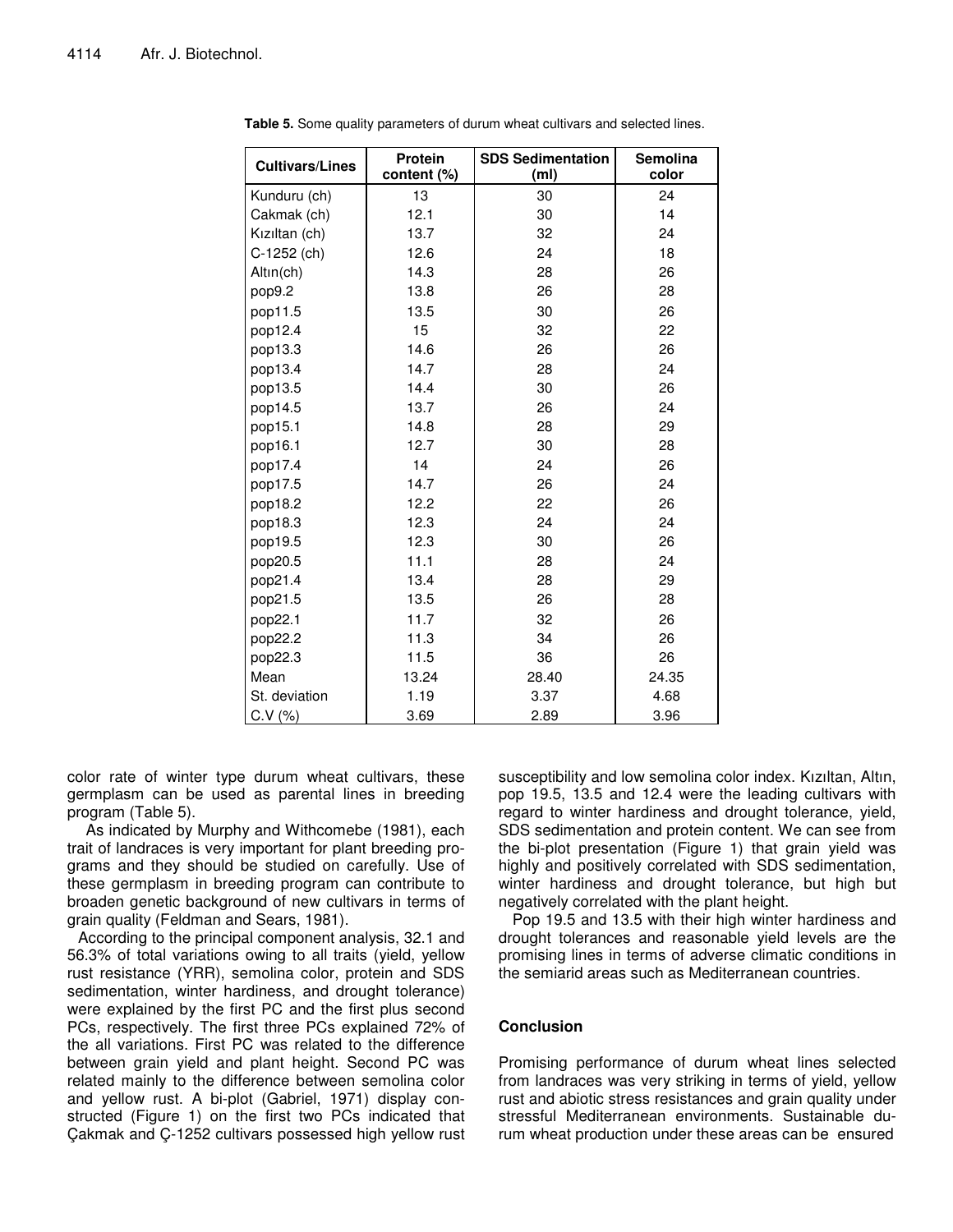

**PC1 (32.1 %)**

**Figure 1.** Biplot display of principal component analysis of durum wheat lines and cultivars with some important traits.

giving first priority to selection of landraces by following the specific adaptation strategy (Ceccarelli and Grando, 1997; Annichianrico, 2002). In order to realize these goals, further studies employing considerable amount of population to be provided under very diverse agro ecologies of Turkey are required. These germplasm should also be exploited for low input and organic agriculture.

#### **REFERENCES**

- Akar T, Özgen M (2007). Genetic Diversity in Turkish Durum Wheat Landraces. Published in: Wheat Production in Stressed Environments, 12: 753-760 Springer, Netherlands
- Annichiarico P (2002). Defining adaptation strategies and yield stability targets in breeding programmes. pp. 165-183. In: Quantitative genetics, genomics and plant breeding. (Ed.). Kang MS, CABI. Wallingford, U.K.
- Anonymous (2000). International grains council grain market report. Canada Square, Camary horf London, England.
- Anonymous (2001). TS 2974 Buğday Standardı (Durum Buğdaylar İçin SDS Sedimentasyon Değeri Tayini), Türk Standartları Enstitüsü, Ankara.
- Anonymous (2002). Determination of Crude Protein in Cereals and Cereal Producs for Food and Feed. International Association for Cereal Science and Technology (ICC) Standard No: 105/2.
- Anonymous (2002). Standard Practice for Obtaining Spectrophotometric Data for Object-Color Evaluation. American Society for Testing and Materials (ASTM) Method No: E 1164.

Braun HJ, Saari EE (1992). An assesment of the potential of Puccinia

striiformis f.sp. tritici to cause yield losses in wheat on the Anatolian Plateau of Turkey. Vortr. Planzenzuchhtg, 24: 121-123.

- Ceccarelli S, Grando S (1997). Increasing the efficiency of breeding through farmer participation. pp. 116-121. In: Ethics and Equity in Conservation and use of Genetics Resources for Sustainable Food Security, Proceeding of a workshop to develop guidelines for the CGIAR, 21-25, April (1997). Foz de Iguacu, Brazil. IPGRI, Rome.
- Çetin L, Düşünceli F, Albustan S, Beniwal SPS, Braun HJ, Morgounov A (1998). Performance of 4th and 5th FAWWON for rust resistance in Ankara, Turkey. Proc. of 9th European and Mediterranean Cereal Rosts and Powdey Mildew s Conferance. 2-6, September 1996, Lunteren, Netherlands.
- Damania AB, Pecetti L, Qualset CO, Humeid BO (1996). Diversity and geographic distribution of adaptive traits in *Triticum turgidum* L. (durum group) Wheat landraces from Turkey. Genet. Res. Crop Evol. 43(5): 409-422; 27 ref.
- Damania AB, Pecetti L, Qualset CO, Humeid BO (1997). Diversity and geographic distribution of stem solidness and environmental stress tolerance in a collection of durum wheat landraces from Turkey. Genet. Res. Crop Evol. 44(2): 101-108; 23 ref.
- De Vita P, Nicosia OLD, Nigro F, Platani C, Riefolo C, Fonzo ND, Cattivelli L (2007). Breeding progress in morphs-physiological, agronomical and qualitative traits of durum wheat cultivars released in Italy during the 20th century. Eur. J. Agron. 26: 39-53.
- Dusunceli F, Çetin L, Albustan S, Beniwal SPS (1996). Occurrence and impact of wheat stripe rust (*Puccinia striiformis*) in Turkey in 1994/95 crop season. Cereal Rusts Powdery Mildews Bull, 24: p. 309.
- M, Sears ER (1981). The wild gene resources of wheat Scientific Am. 224: 102-112.
- Gabriel KR (1971). The biplot graphic display of matrices with application to principal component analysis. Biometrical 58: 453-467.
- Gökgöl M (1939). Türkiye Buğdayları cilt II. 955 sayfa. Yeşilköy Tohum